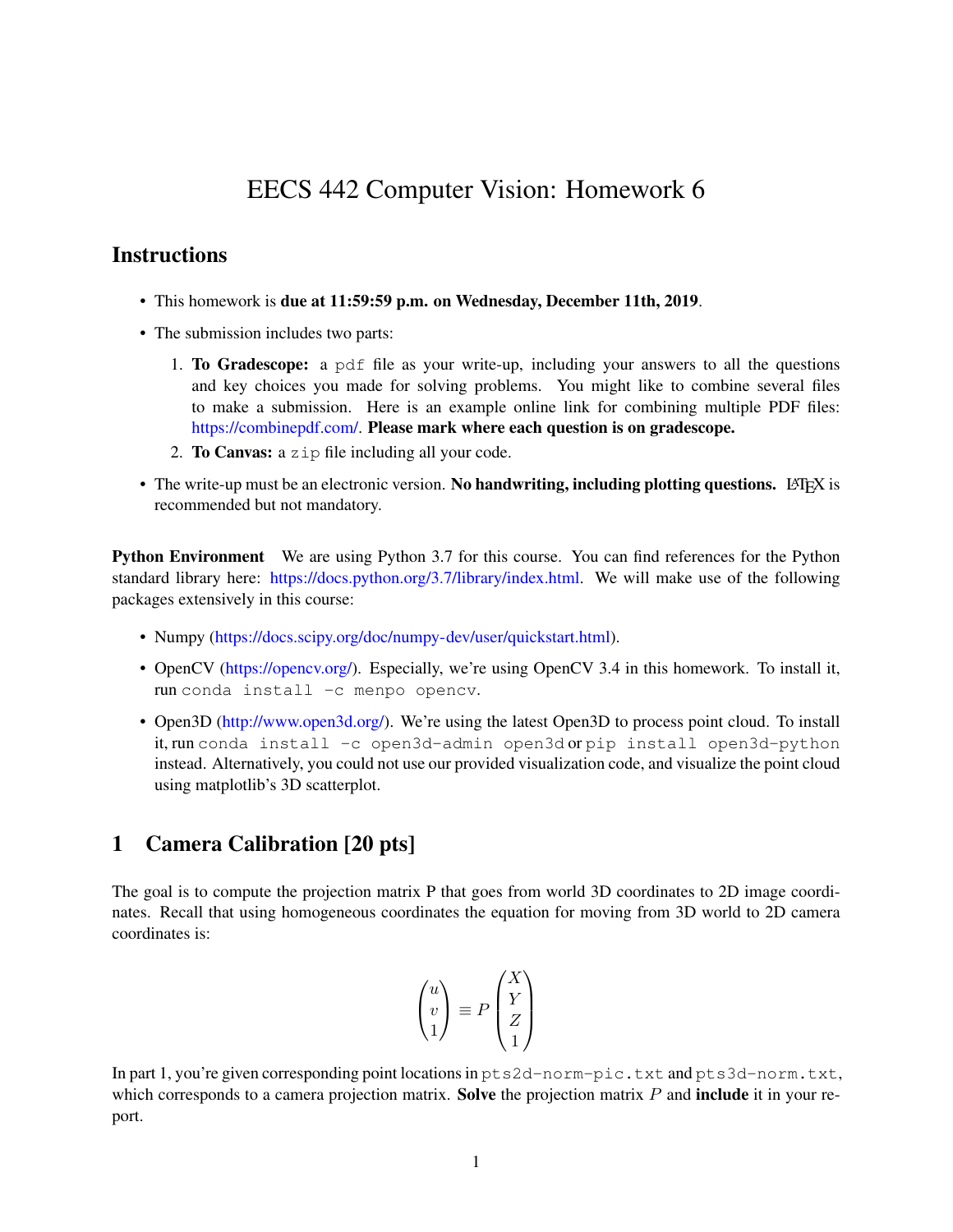## 2 Estimation of the Fundamental Matrix [40 pts]

The next part of this project is estimating the mapping of points in one image to lines in another by means of the fundamental matrix. This will require you to use similar methods to those in part 1. You'll work on the Wizarding Temple dataset, which is shown in Figure [1.](#page-1-0)



Figure 1: Wizarding Temple Dataset.

Recall that the definition of the Fundamental Matrix is:

<span id="page-1-0"></span>
$$
\begin{pmatrix} u' & v' & 1 \end{pmatrix} \begin{pmatrix} f_{11} & f_{12} & f_{13} \\ f_{21} & f_{22} & f_{23} \\ f_{31} & f_{32} & f_{33} \end{pmatrix} \begin{pmatrix} u \\ v \\ 1 \end{pmatrix} = 0
$$

Note: the fundamental matrix is sometimes defined as the transpose of the above matrix with the left and right image points swapped. Both are valid fundamental matrices, but the visualization functions in the starter code assume you use the above form.

And another way of writing this matrix equations is:

$$
\begin{pmatrix} u' & v' & 1 \end{pmatrix} \begin{pmatrix} f_{11}u + f_{12}v + f_{13} \\ f_{21}u + f_{22}v + f_{23} \\ f_{31}u + f_{32}v + f_{33} \end{pmatrix} = 0
$$

Which is the same as:

$$
f_{11}uu' + f_{12}vu' + f_{13}u' + f_{21}uv' + f_{22}vv' + f_{23}v' + f_{31}u + f_{32}v + f_{33} = 0
$$

Given corresponding points you get one equation per point pair. Therefore, you can solve this with 8 or more points by constructing a system

 $Af = 0$ 

where

$$
f = [f_{11}, f_{12}, f_{13}, f_{21}, f_{22}, f_{23}, f_{31}, f_{32}, f_{33}]^T
$$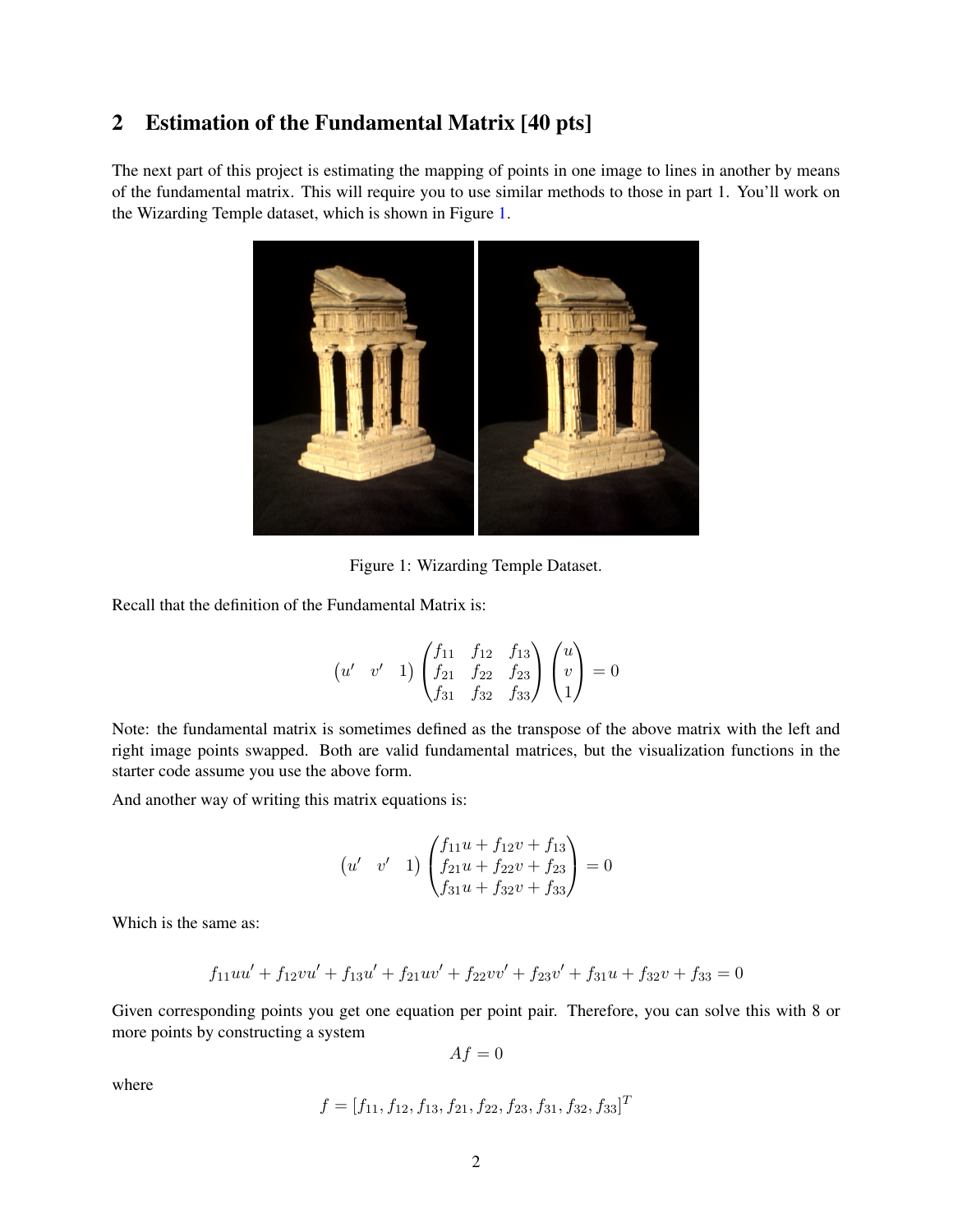and you can use SVD to solve it.

Here are detailed instructions:

- 1. Load corresponding points from temple.npz.
- 2. Implement eight-point algorithm and estimate the fundamental matrix  $F$ . **Report**  $F$  in your report. Remember to normalize F so that the last entry of F is 1. *Hint: You should normalize the data first. For example, scale the data by dividing each coordinate by the maximum of the images width and height.* You may validate your implementation by comparing against the output of cv2.findFundamentalMat, but you will be graded on your eight-point algorithm.
- 3. Show epipolar lines. Include the visualization in your report. A sample output is shown as Figure [2.](#page-2-0) You can call draw epipolar(img1, img2, F, pts1, pts2) in utils.py to generate an image like the sample output. Note that you only need to show around 10 points and their corresponding epipolar lines so that we can verify your calculation is correct.



<span id="page-2-0"></span>Figure 2: Epipolar lines of Wizarding Temple Dataset.

## 3 Triangulation [40 pts]

The next step is extracting 3D points from 2D points and camera matrices, which is called triangulation. Let  $X = (X_1, X_2, X_3, 1)^T$  be a point in 3D. For two cameras, we have

$$
x_1 = P_1 X
$$

$$
x_2 = P_2 X
$$

Triangulation is to solve X given  $x_1, x_2, P_1, P_2$ . We'll use Direct Linear Transform (DLT) to perform triangulation, which has already been implemented in OpenCV.

Here are the instructions:

1. Load camera intrinsic matrix  $K_1$  and  $K_2$  from temple.npz.